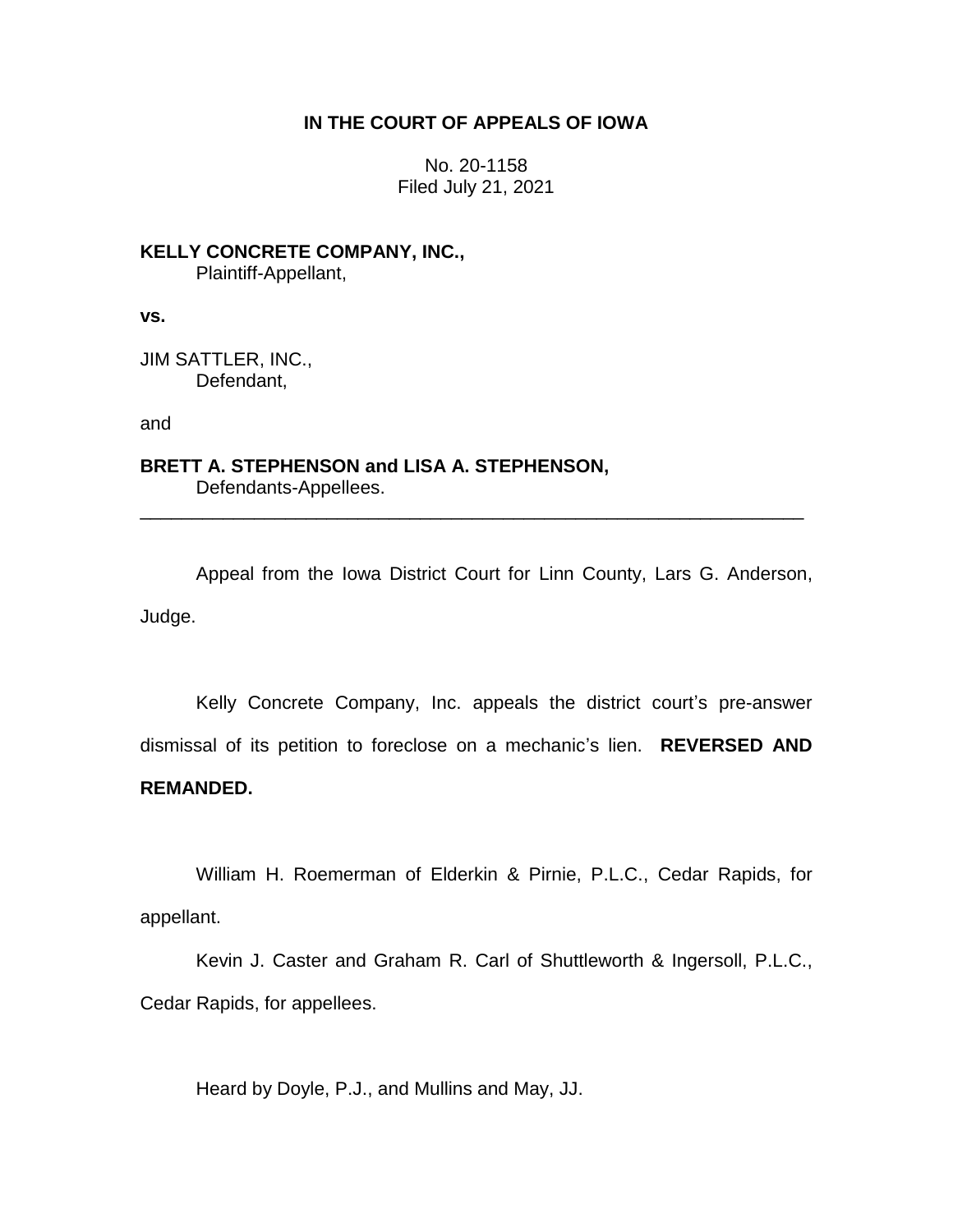#### **DOYLE, Presiding Judge.**

Kelly Concrete Company, Inc. (Kelly) appeals the dismissal of its petition to foreclose on a mechanic's lien. The district court granted the pre-answer motion to dismiss because the petition failed to state a claim upon which relief may be granted. In viewing Kelly's allegations in the light most favorable to Kelly with doubts resolved in Kelly's favor, we cannot conclude the petition on its face shows no right of recovery under any state of facts. Thus, the district court erred in granting the Iowa Rule of Civil Procedure 1.421(1)(f) motion. So we reverse and remand the case for further proceedings.

### **I. Facts and Procedural history**.

Brett and Lisa Stephenson (collectively, "the Stephensons") hired Sattler Inc. as a general contractor to build a custom home. Sattler subcontracted with Kelly to do the concrete work. Kelly performed concrete work on the project between March 28 and June 24, 2019. The amount of its services totaled \$64,392.81. By August 7, 2019, Kelly had received \$37,266 from Sattler, leaving an outstanding balance of \$27,126.89 owed to Kelly.

On December 4, 2019, Kelly posted with the Mechanic's Notice and Lien Registry (MNLR) a Notice of Commencement of Work, a Preliminary Notice, and a Mechanic's Lien. *See* Iowa Code § 572.8 (2019). On April 16, 2020, Kelly's registered agent received a demand to file suit from the Stephensons. *See id.*  § 572.28. By agreement between Kelly and the Stephensons, the section 572.28(1) thirty-day deadline to file suit was extended to May 22, 2020. On May 21, 2020, Kelly petitioned to foreclose on its mechanic's lien.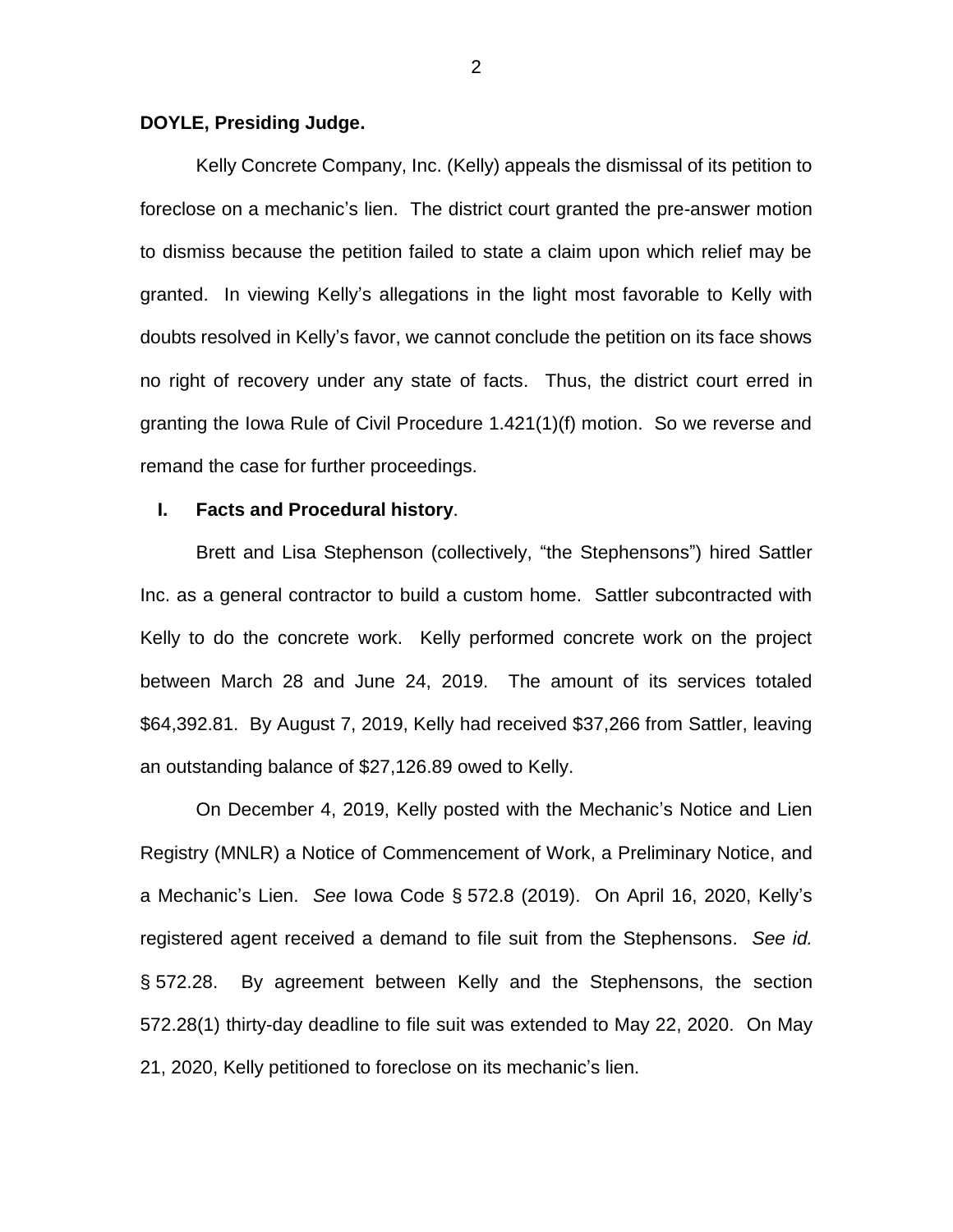On June 5, 2020, the Stephensons filed an acceptance of service of the lawsuit and also filed a pre-answer motion to dismiss pursuant to rule 1.421(1)(a), (b), and (f). In their motion to dismiss, the Stephensons alleged Kelly failed to perfect its lien because they were "never personally served with [Kelly's] mechanic's lien as required by Iowa Code § 572.10." Attached were affidavits from the Stephensons stating they were never personally served with Kelly's mechanic's lien. Kelly resisted claiming, among other things, the Stephensons were served a copy of the lien when they accepted service of the lawsuit, and in any event, they "tacitly concede[d] that they had actual notice of the existence of the lien" as evidenced by their demand for suit. The Stephensons replied contending Kelly "conflates service of this lawsuit with service of its lien as mandated by Iowa Code § 572.10." They also asserted Kelly was obligated, but failed, under rule 1.302(5), to serve notice of the lien within ninety days of its posting with the MNLR, and that the Stephensons knowledge of the lien was irrelevant.

No hearing was held on the motion. After considering "the file, relevant case law, and written arguments of the parties," the district court found, in part:

The Court finds that giving written notice of the lien at the same time as service of the petition to foreclose is inappropriate. The statute gives contractors an extension of time to perfect a lien, and [Kelly] attempted to utilize that benefit. [Kelly], though, delayed over five months in giving written notice to the Stephenson Defendants. The statutory scheme appears to contemplate a relatively simultaneous process of first posting the notice in the registry and then serving it; not posting and then waiting many months.

Moreover, the Court does not believe that acceptance of the Petition in this case by counsel constitutes service of the required notice. Service of notice is a required precursor to an enforceable lien. The statutory scheme appears designed to maximize notice to the owner. Allowing a subcontractor to post notice, not serve it for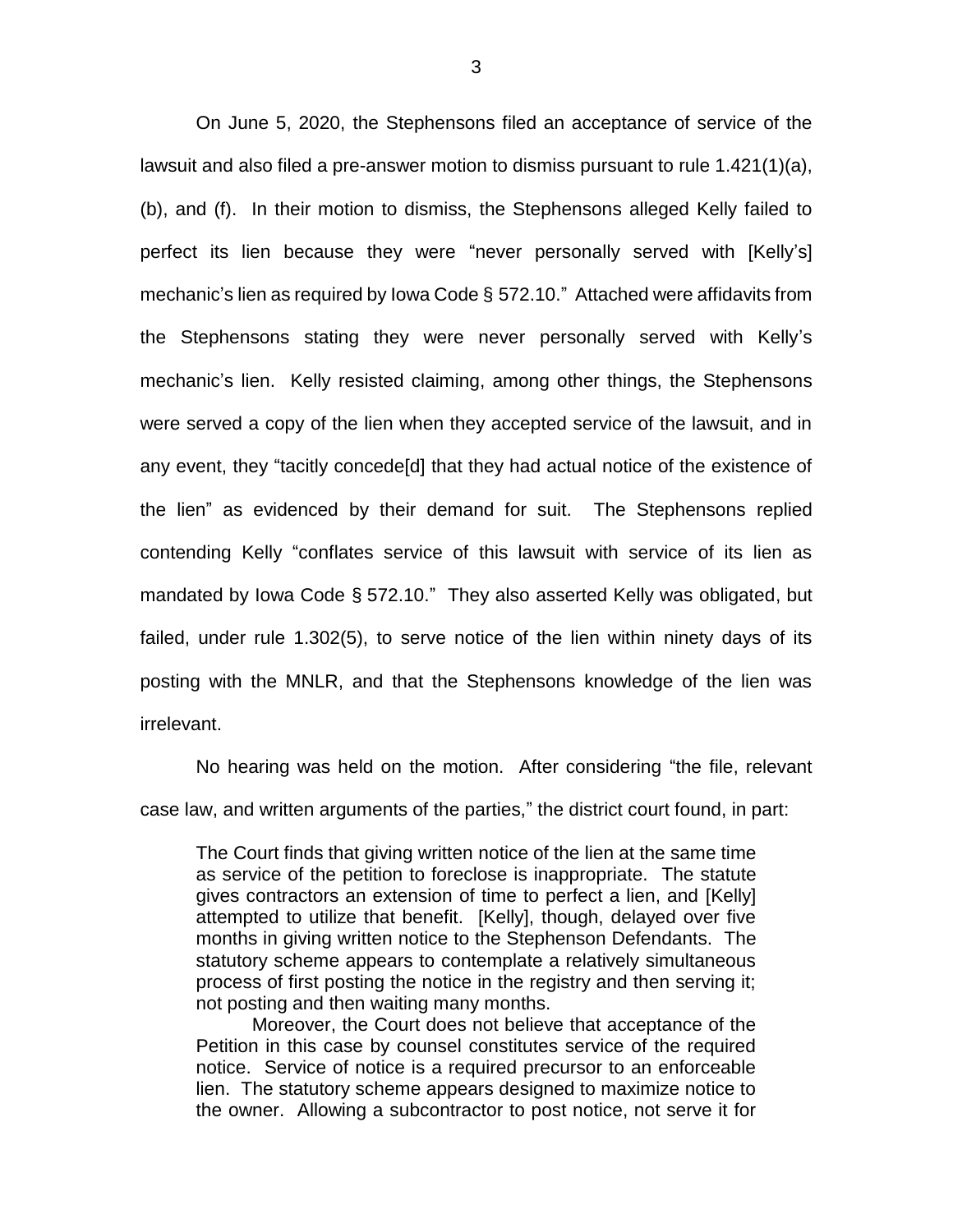half a year, and only do so as part of litigation to enforce the very same lien contradicts this scheme. If [Kelly]'s position is correct, there would be no point to the separate statutory requirement of service of notice. Any subcontractor could avoid separate service of the notice and simply file a petition with notice attached.

Plaintiff argues that service of written notice need only comply with the requirements of original notice, however, original notices must be served on defendants within 90 days of filing the petition. Iowa R. of Civ. P. 1.302(5). Likening a posted lien to a petition, Plaintiff should have, under their theory, served Defendants with written notice of the lien by March 3, 2020. The Court concludes that, to the detriment of [Kelly], the lien was never perfected under Iowa Code § 572.10, and [Kelly] has no mechanic's lien on Stephenson Defendants' property. The Motion to Dismiss should be and is granted for failing to state a claim upon which relief may be granted.

Kelly appeals.

#### **II. Standard of Review.**

Our review of a district court's ruling on a motion to dismiss is for the correction of errors at law. *Shumate v. Drake Univ.*, 846 N.W.2d 503, 507 (Iowa 2014). We will sustain a motion to dismiss only if the petition on its face shows no right of recovery under any state of facts. *Leuchtenmacher v. Farm Bureau Mut. Ins. Co.*, 460 N.W.2d 858, 861 (Iowa 1990). A motion to dismiss admits the wellpleaded facts in the petition and waives any ambiguity or uncertainty. *Id*. In construing a petition on appeal from a motion to dismiss for failure to state a claim, the appellate court views the plaintiff's allegations in the light most favorable to the plaintiff with doubts resolved in that party's favor. *Mlynarik v. Bergantzel*, 675 N.W.2d 584 (Iowa 2004)

## **III. Analysis.**

A mechanic's lien is purely statutory. *Griess & Ginder Drywall, Inc. v. Moran*, 561 N.W.2d 815, 816 (Iowa 1997). "A person who furnishes any material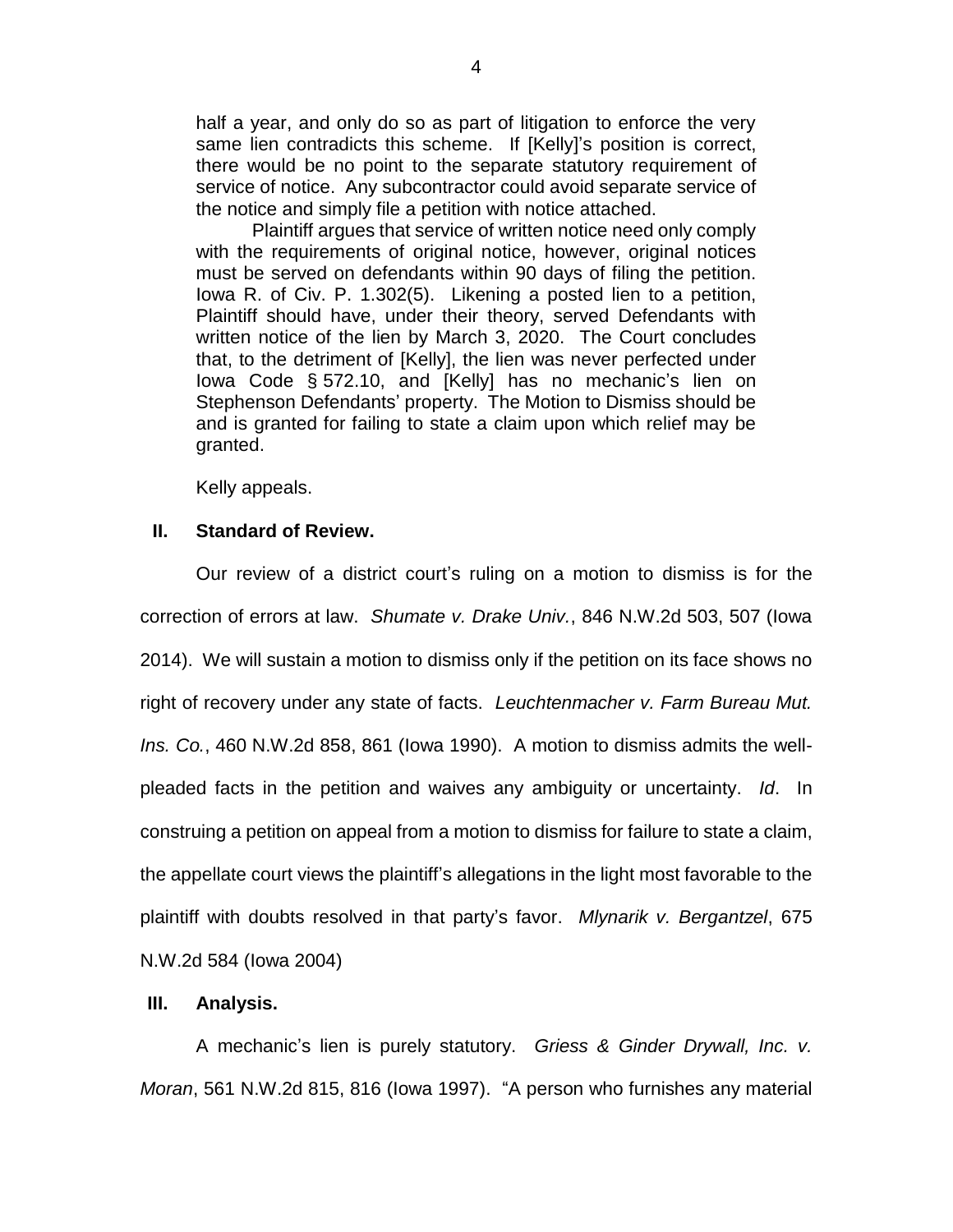or labor for improvements to building or land is generally entitled to a lien to secure payment for the labor and materials furnished." *Id*. (citing Iowa Code § 572.2).

Before suing to enforce a mechanic's lien, the lien must be perfected. Iowa Code § 572.24(1) ("An action to enforce a mechanic's lien, . . may be commenced in the district court *after* said lien is perfected." (emphasis added)). A person perfects a mechanic's lien by "posting to the mechanics' notice and lien registry internet site a verified statement of account of the demand due the person, after allowing all credits, setting forth: [certain information.]" *Id*. § 572.8(1). Perfection of the lien becomes a two-step process if a contractor fails to perfect its lien within ninety days after the last of the material was furnished or the last of the labor was performed. *Id*. § 572.10. If the ninety-day period has expired, as in this case, a contractor, or subcontractor may perfect a mechanic's lien under section 572.8 by "posting a lien to the mechanics' notice and lien registry internet site *and* giving written notice to the owner." *Id*. (emphasis added). The written notice to the owner "may be served by any person in the manner original notices are required to be served." *Id*. Liens perfected under this latter provision, however, are enforced "only to the extent of the balance due from the owner to the contractor at the time of the service" of the notice set out in section 572.10. *Id*. § 572.11. An action to enforce a mechanic's lien must be filed within two years from the expiration of ninety days after the date on which the last of the material was furnished or the last of the labor was performed. *Id*. § 572.27. If an owner serves a written demand on a claimant requiring that claimant to bring an action to enforce the lien, as was done here, the claimant shall bring the action within thirty days thereafter, "or the lien and all benefits derived therefrom shall be forfeited." *Id*. § 572.28.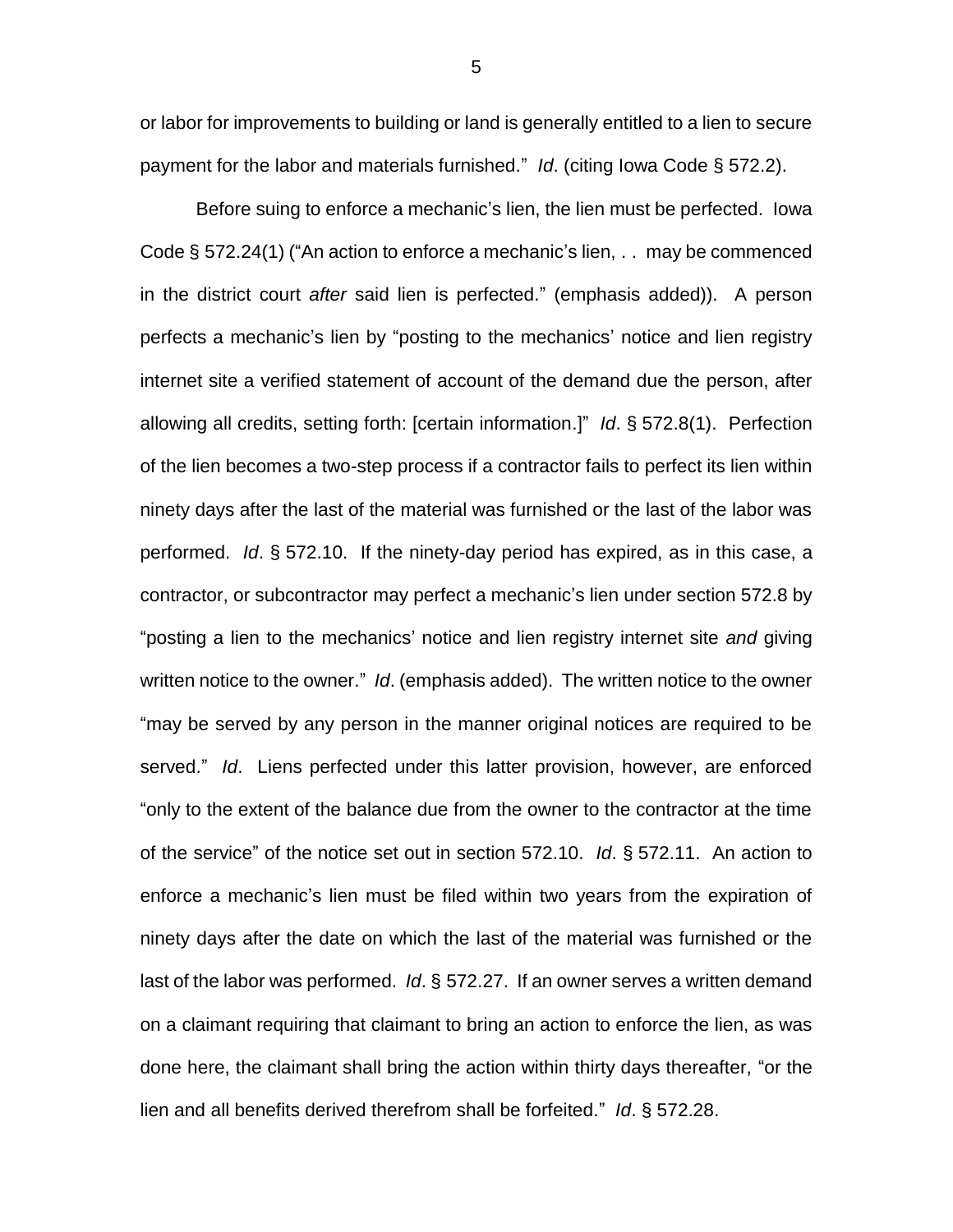On appeal Kelly argues the district court erred in granting the motion to dismiss because the district court (1) misconstrued section 572.10 in concluding a lien claimant must serve its lien in the manner of an original notice, (2) went beyond the pleadings in deciding the merits of the motion to dismiss, and (3) concluded that a mechanic's lien may not be perfected simultaneously with a lawsuit.

We address Kelly's third argument first. We agree with the district court that a mechanic's lien is not perfected under section 572.10 by giving the owner notice of the lien simultaneously with service of the foreclosure suit papers. Section 572.24 provides that an action to enforce a mechanic's lien may be commenced *after* the lien is perfected. It follows that the section 572.10 giving notice of the lien requirement must be met *before* suing. It is a required precursor to suing. Service of process of an action necessarily occurs after the filing of the action. So giving a section 572.10 notice of the lien simultaneously with service of the foreclosure suit papers does not perfect the lien before suing and fails to meet the requirements of section 572.24. But that does not end our discussion.

We move on to Kelly's second argument—that the district court went beyond the pleadings in deciding the motion to dismiss. Holding that "giving written notice of the lien at the same time as service of the petition to foreclose is inappropriate," the court found Kelly's lien was never perfected under section 572.10. Implicit in that finding is that Kelly did not give the requisite written notice of the lien to the Stephenson's before suing. The court's conclusion could only be reached by considering matters beyond the petition. "[A] motion to dismiss must be based upon matters alleged in the pleading assailed; facts not so appearing,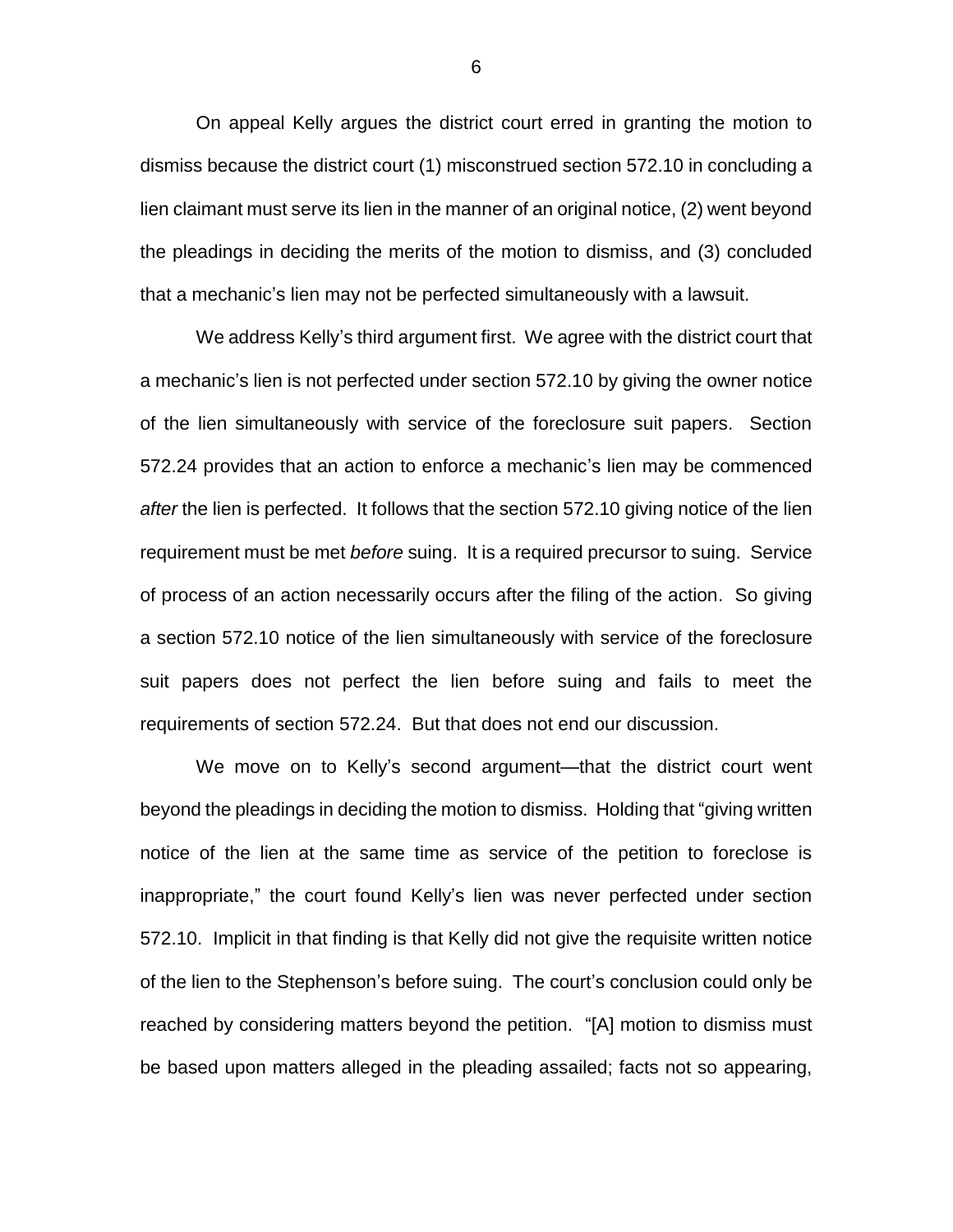except those of which judicial notice may be taken, must be ignored." *See* Iowa R. Civ. P. 1,421 official comment, matters outside pleadings (citations omitted).

Paragraph 15 of Kelly's petition alleges: "Pursuant to Iowa Code §§ 572.8 and 572.10, Kelly Concrete perfected its lien by filing a verified statement of account of the demand due to Kelly concrete, after allowing all credits, and setting forth all required information on the MNLR." To be sure, the petition is silent on whether Kelly delivered written notice of its lien to the Stephensons before suing. It is tempting to apply the maxim "expressio unius est exclusio alterious" expression of one thing is the exclusion of another. *Sanford v. Manterach,* 601 N.W.2d 360, 371–72 (Iowa 1999); *Marcus v. Young,* 538 N.W.2d 285, 289 (Iowa 1995). Here, the express mention of completion of step one, posting the lien on the MNLR website, without mentioning step two, giving written notice to the Stephenson's, supports an inference that Kelly did not complete step two. But the maxim usually applies to statutory and contract construction. *Id.*; *Peak v. Adams*, 799 N.W.2d 535, 548 (Iowa 2011). We find no authority in Iowa's jurisprudence applying the rule to motions to dismiss attacking a petition. In any event application of the rule here would conflict with our liberal notice-pleading standards. The framework under which we evaluate rule 1.421(1)(f) motions to dismiss for failure to state a claim is well-established:

A court should grant a motion to dismiss if the petition fails to state a claim upon which any relief may be granted. In considering a motion to dismiss, the court considers all well-pleaded facts to be true. A court should grant a motion to dismiss only if the petition on its face shows no right of recovery under any state of facts . . . .

A petition need not allege ultimate facts that support each element of the cause of action; however, a petition must contain factual allegations that give the defendant fair notice of the claim asserted so the defendant can adequately respond to the petition.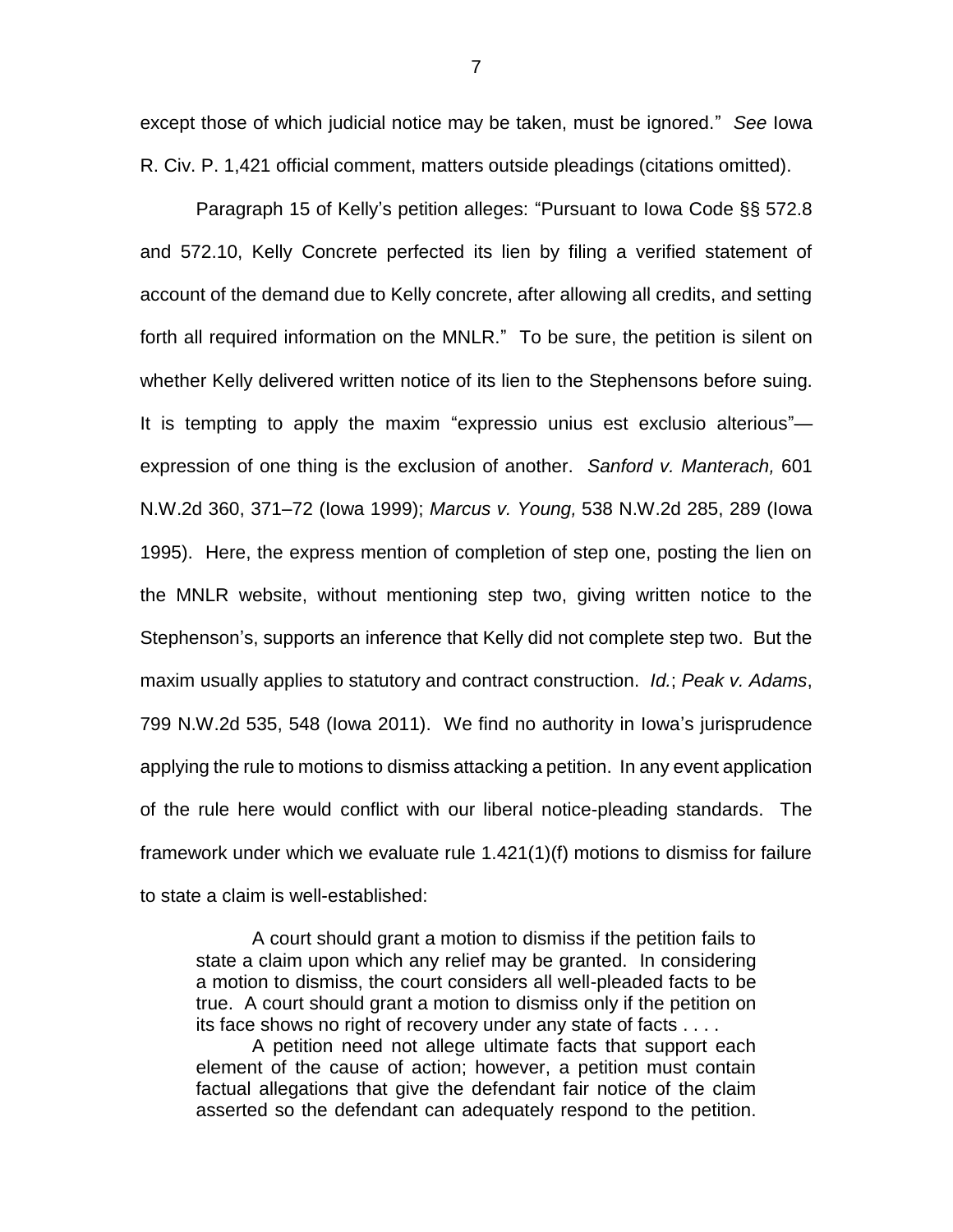The fair notice requirement is met if a petition informs the defendant of the incident giving rise to the claim and of the claim's general nature.

*U.S. Bank v. Barbour*, 770 N.W.2d 350, 353 (Iowa 2009) (citations and internal quotation marks omitted). "In order to sustain [the motion], we must conclude that *no state of facts is conceivable* under which plaintiff might show a right of recovery." *Lakota Consol. Indep. Sch. v. Buffalo Ctr./Rake Cmty. Sch.*, 334 N.W.2d 704, 708 (Iowa 1983) (emphasis added). "[W]e consider [the petition] in the light most favorable to the plaintiff and resolve all doubts and ambiguities in the plaintiff's favor." *Stessman v. Am. Black Hawk Broad. Co.*, 416 N.W.2d 685, 686 (Iowa 1987). "The impact of this philosophy of pleading has virtually emasculated the motion to dismiss for failure to state a claim." *Unertl v. Bezanson*, 414 N.W.2d 321, 324 (Iowa 1987). "Nearly every case will survive a motion to dismiss under notice pleading." *U.S. Bank*, 770 N.W.2d at 353*.*

Conditions precedent need not be pleaded under our notice pleading rules. *See Trs. Of the Iowa Laborers Dist. Council Health & Welfare Trust v. Ankeny Cmty. Sch. Dist.*, 865 N.W.2d 270, 274-75 (Iowa Ct. App. 2014); *Anderson v. State*, No. 15-0212, 2015 WL 6508508, at \*2 (lowa Ct. App. Oct. 28, 2015).<sup>1</sup> So the fact that Kelly failed to plead giving notice of its lien to the Stephenson's before filing suit is not fatal, for even with its omission from the petition, we cannot conclude, without going outside the petition, Kelly failed to give notice to the Stephensons. Thus, in looking at the face of the petition in a light most favorable to Kelly, we

 $\overline{a}$ 

 $1$  But we think the better practice would be to plead conditions precedent in the petition.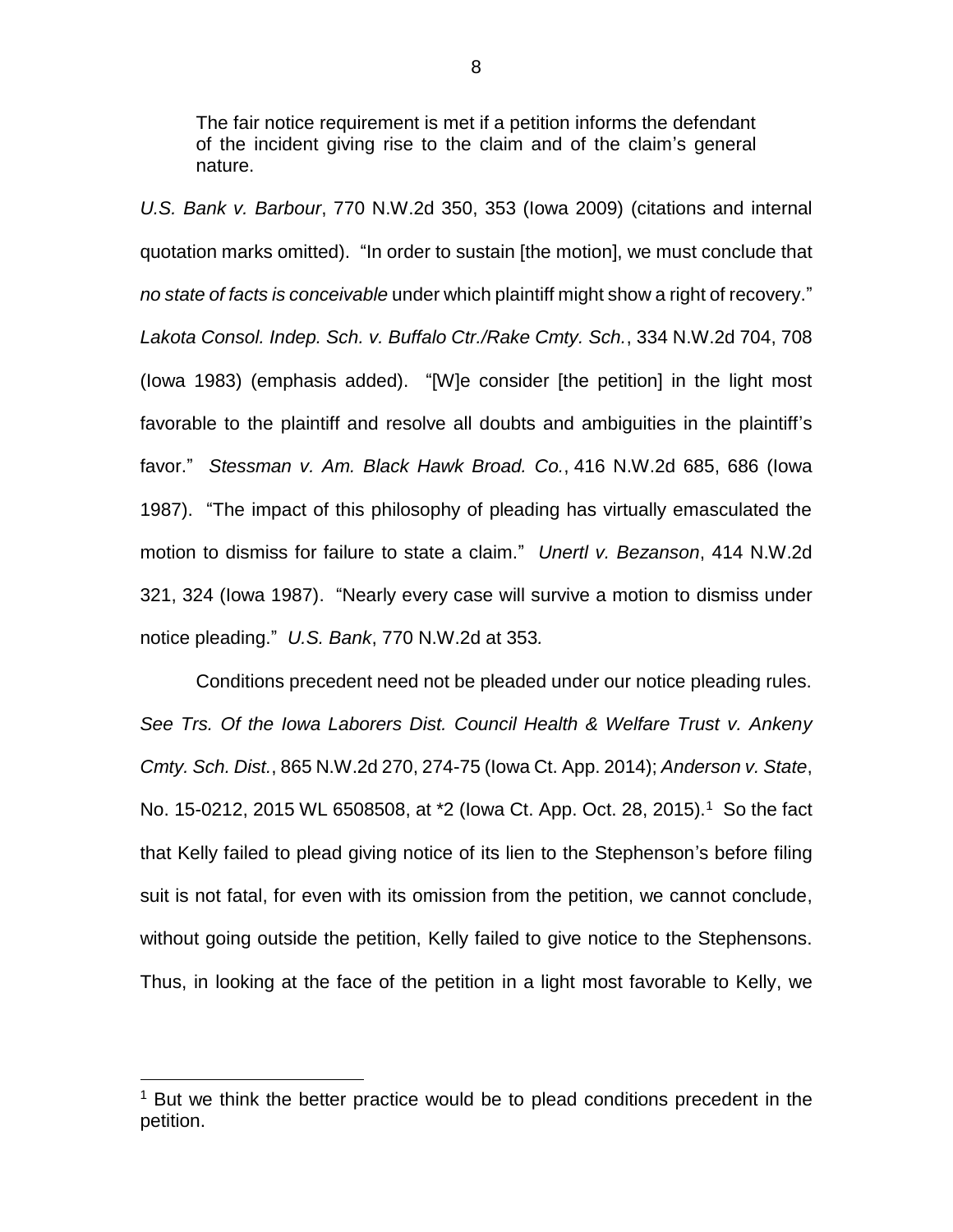cannot say there is no conceivable state of facts under which Kelly might show a right of recovery.

The district court erred in dismissing Kelly's petition for failure to state a claim. We therefore reverse and remand for further proceedings.

In view of our disposition, we comment on but need not decide Kelly's first argument—that the district court erred in concluding that section 572.10 requires a lien claimant to serve its lien in the manner of an original notice. Section 572.10 states a general contractor or subcontractor may perfect a mechanic's lien by posting the lien to the MNLR "and giving written notice thereof to the owner." It then states: "Such notice *may* be served by any person in the manner of original notices are required to be served." (Emphasis added.) "[T]he word 'may' normally implies permissive rather than mandatory action or conduct. However, the word has been and is to be construed as mandatory, or the equivalent of 'shall' where logic and context so require." *Schultz v. Board of Adjustment*, 139 N.W.2d 448, 451-52 (Iowa 1966) (citations omitted); Iowa Code § 4.1(30)(a),(c) (in construing statutes the "shall" imposes a duty and the word "may" confers a power). We note, one legal commentator opines a lien filed after a lapse of ninety days following claimant's last day of work must be served just as an original notice, which generally requires service by the sheriff or process server. Roger W. Stone, *Mechanic's Liens in Iowa—Revisted*, 49 Drake L. Rev. 1, 37 (2000). Permissive or mandatory? We leave that question for another day.

And the district court's apparent application of Iowa Rule of Civil Procedure 1.302(5) is a bit concerning. That rule allows a court to dismiss an action if service of the original notice is not made within ninety days after filing the petition. The